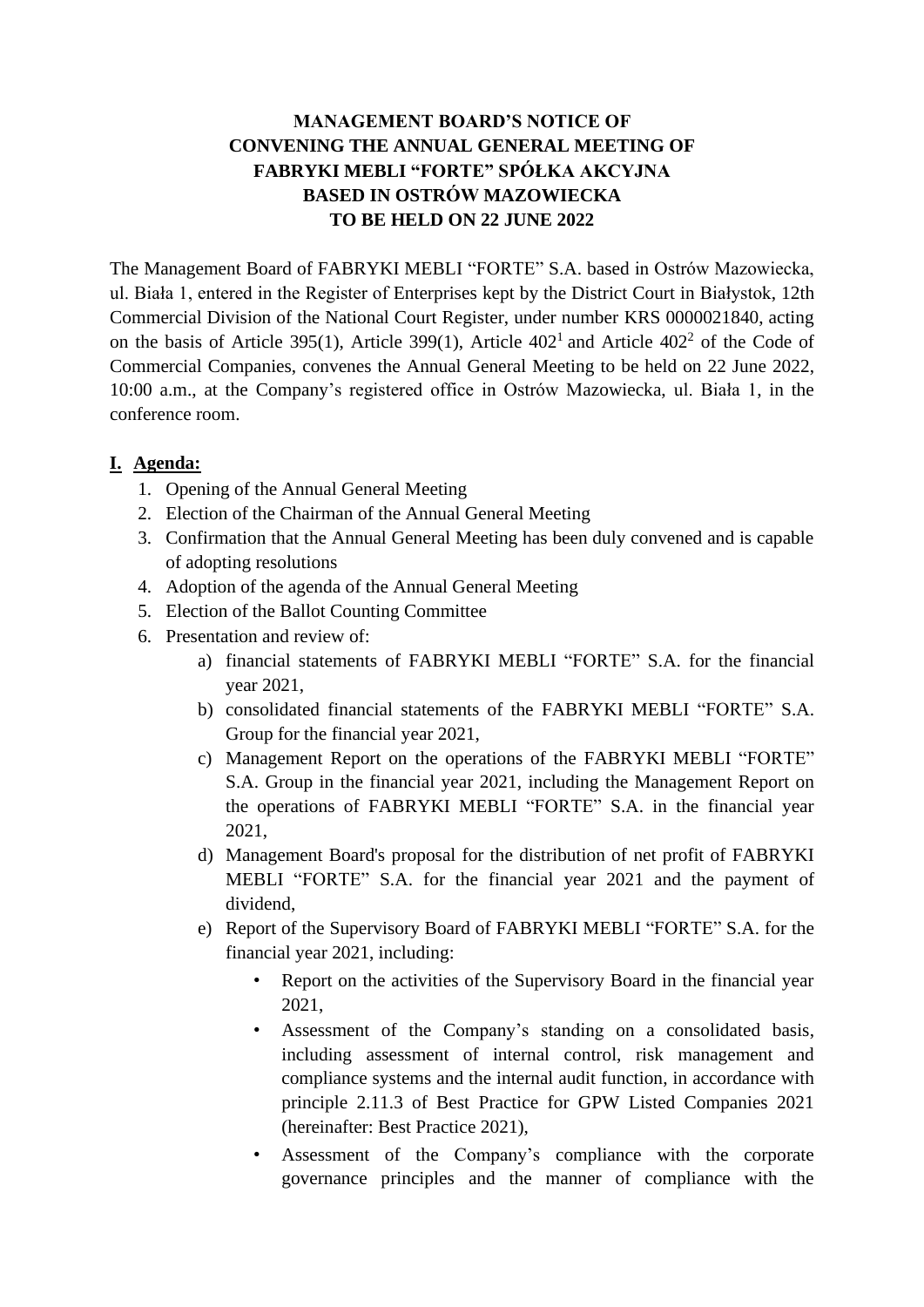disclosure obligations concerning compliance with the corporate governance principles defined in the Exchange Rules and the regulations on current and periodic reports published by issuers of securities, in accordance with principle 2.11.4 of Best Practice 2021,

• Assessment of the rationality of expenses incurred by the Company and the Group, referred to in principle 1.5, in accordance with principle 2.11.5 of Best Practice 2021

and the Supervisory Board's report on the assessment of reports listed in items a, b, c and the Management Board's proposal referred to in item d above.

- 7. Adoption of resolutions on:
	- a) approval of the financial statements of FABRYKI MEBLI "FORTE" S.A. for the financial year 2021,
	- b) approval of the consolidated financial statements of the FABRYKI MEBLI "FORTE" S.A. Group for the financial year 2021,
	- c) approval of the Management Report on the operations of the FABRYKI MEBLI "FORTE" S.A. Group in the financial year 2021, including the Management Report on the operations of FABRYKI MEBLI "FORTE" S.A. in the financial year 2021,
	- d) distribution of net profit of FABRYKI MEBLI "FORTE" S.A. for the financial year 2021 and payment of dividend,
	- e) granting discharge to Members of the Management Board in respect of their duties in the financial year 2021,
	- f) granting discharge to Members of the Supervisory Board in respect of their duties in the financial year 2021.
- 8. Adoption of resolutions on:
	- a) giving an opinion on the Report on remuneration of Members of the Management Board and the Supervisory Board of FABRYKI MEBLI "FORTE" S.A. for the financial year 2021, prepared by the Supervisory Board,
	- b) determining the number of Members of the Supervisory Board for a new term of office,
	- c) appointing Members of the Supervisory Board for a new term of office,
	- d) appointing Chairman of the Supervisory Board for a new term of office
	- e) date of the first meeting of the Supervisory Board of the new term of office
- 9. Closing of the Annual General Meeting.

### **II. Information for Shareholders**

### **1.** *The right to participate in the Annual General Meeting*

The Company's Management Board informs that pursuant to Article 406<sup>1</sup> of the Code of Commercial Companies, the Annual General Meeting may only be attended by persons who are Shareholders of the Company 16 (sixteen) days before the date of the Annual General Meeting, i.e. on 6 June 2022 (date of registration of participation in the Annual General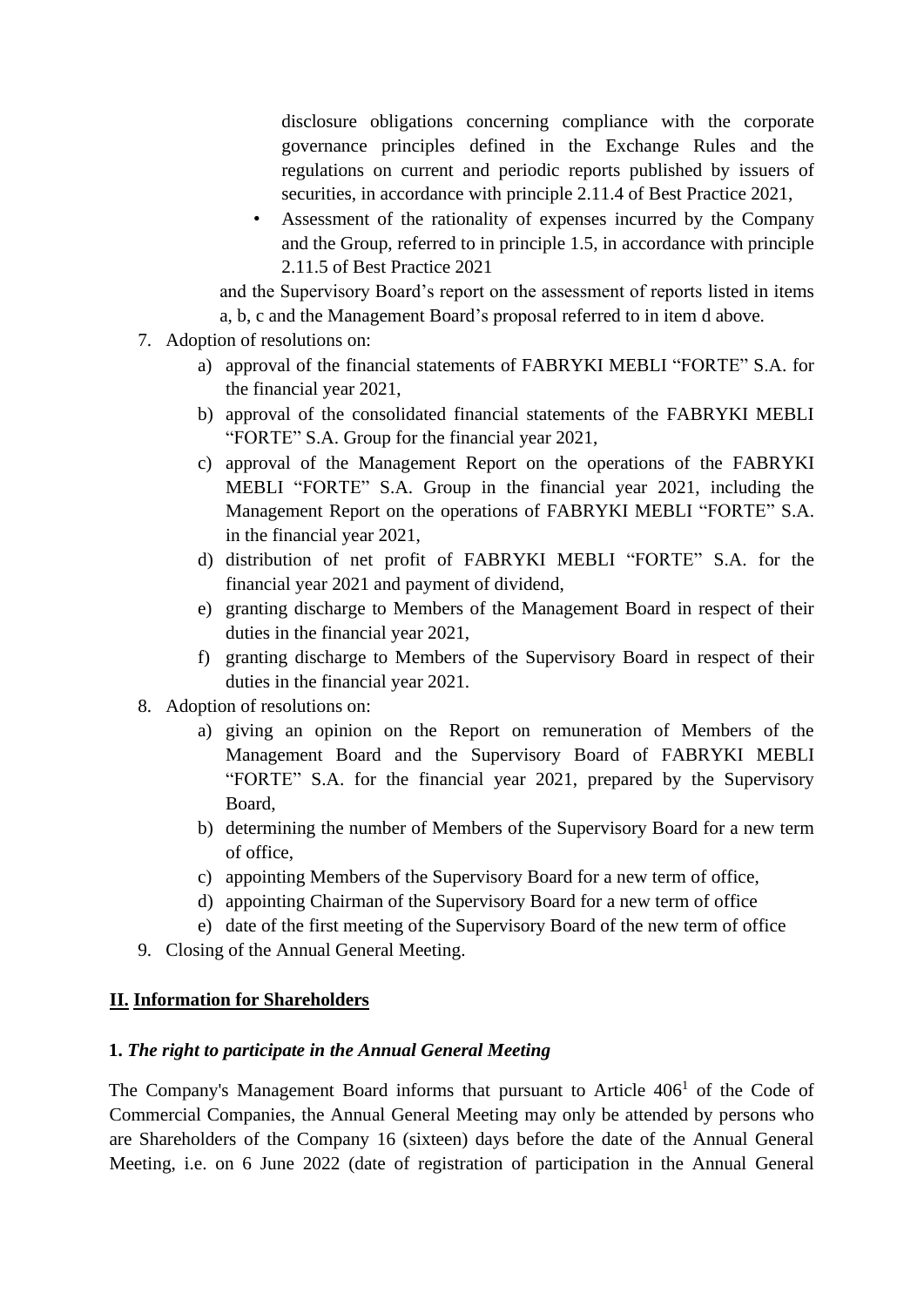Meeting, hereinafter the "**Registration Day**") provided that they present to the entity maintaining their securities account a request for a personal certificate confirming their right to participate in the Annual General Meeting in the period between the notice of convening the Annual General Meeting and the first working day after the Registration Day, i.e. by 7 June 2022.

A list of Shareholders entitled to participate in the Annual General Meeting will be prepared on the basis of the a provided by the entity operating the securities depository (Krajowy Depozyt Papierów Wartościowych S.A. in Warsaw) and will be made available at the Secretariat of the Annual General Meeting: ul. Biała 1, 07-300 Ostrów Mazowiecka, at the Legal Department, between 8:00 a.m. and 4:00 p.m. for 3 (three) working days before the date of the Annual General Meeting, i.e. on 17, 20, and 21 June 2022.

A Company's Shareholder may request that the list of Shareholders be sent to them free of charge by email, and provide the address to which the list should be sent. The request should be made in writing, signed by the Shareholder or persons authorised to represent the Shareholder and sent by email to the address of zwz@forte.com.pl in PDF format. The request should be accompanied by copies of documents confirming the identity of the Shareholder or persons acting on behalf of the Shareholder, including:

- a) if a Shareholder is a natural person a copy of the identity card, passport or other official identity document of the Shareholder, or
- b) if a Shareholder is not a natural person a copy of an excerpt from the relevant register or other document confirming the authorisation of a natural person (natural persons) to represent the Shareholder at the Annual General Meeting, or
- c) if the request is made by a proxy a copy of the power of attorney signed by the Shareholder or by persons authorised to represent the Shareholder and a copy of the identity card, passport or another official identity document of the proxy, or if the proxy is not a natural person – a copy of the excerpt from the relevant register or other document confirming the authorisation of a natural person (natural persons) to represent the proxy at the Annual General Meeting and the identity card, passport or other official identity document of a natural person (natural persons) authorised to represent the proxy at the Annual General Meeting.

### **2.** *Selected rights of Shareholders*

A Shareholder or Shareholders representing at least 1/20 (one twentieth) of the Company's share capital are entitled to:

a) request that certain matters be included in the agenda of the Annual General Meeting; such requests should be submitted to the Company's Management Board no later than 21 (twentyone) days before the date of the Annual General Meeting, i.e. no later than by 1 June 2022. The requests should be made in Polish and include reasons or a draft resolution regarding the proposed agenda item; the request may be submitted by email to the address: zwz@forte.com.pl, or in writing to the Company's address: Sekretariat Zwyczajnego Walnego Zgromadzenia (Secretariat of the Annual General Meeting), ul. Biała 1, 07-300 Ostrów Mazowiecka;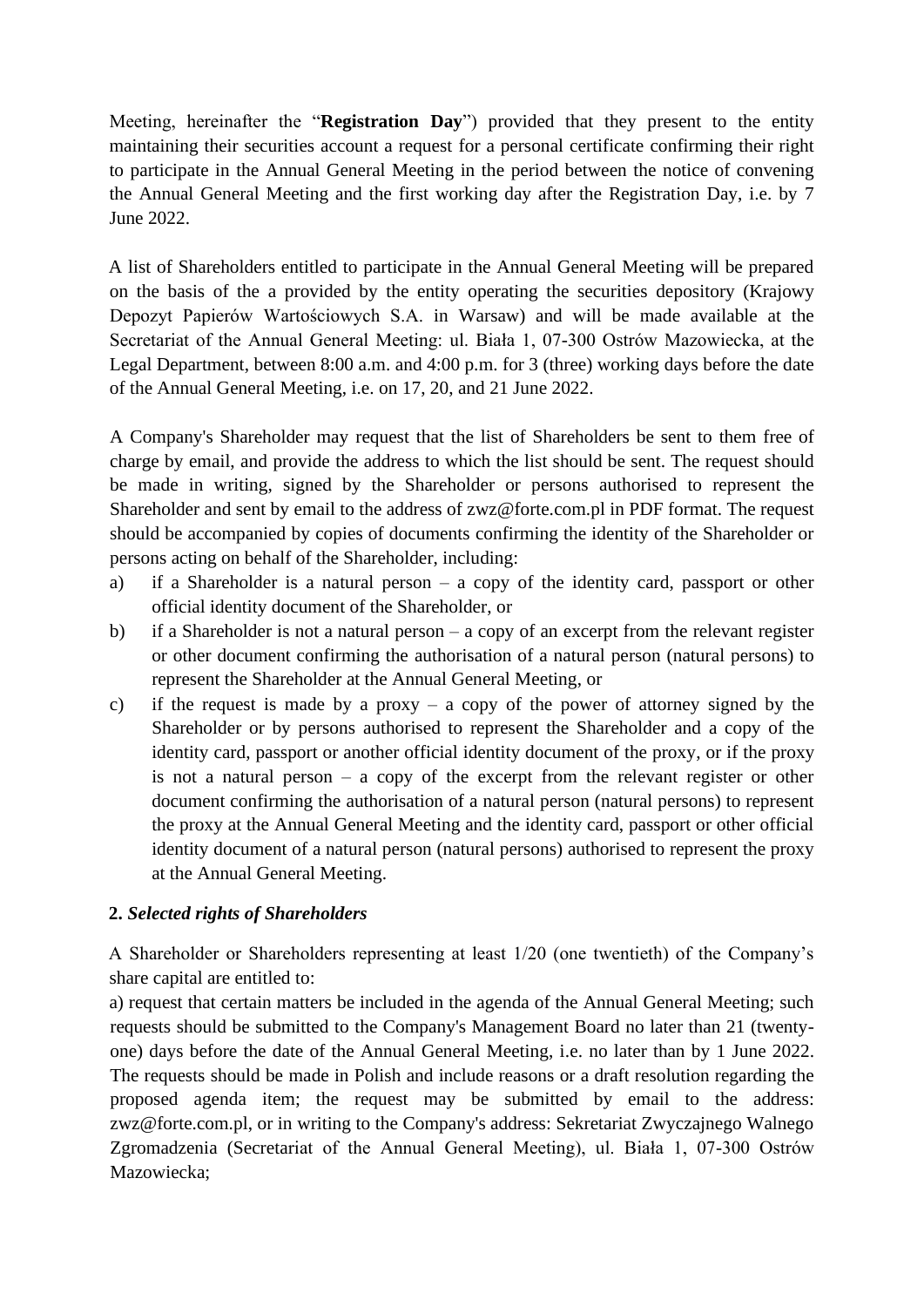b) submit to the Company, before the date of the Annual General Meeting, draft resolutions regarding matters included in the agenda of the Annual General Meeting or matters which are to be included in the agenda of the Annual General Meeting, in Polish, separately for each draft resolution, by email to the address: zwz@forte.com.pl, or in writing to the Company's address: Sekretariat Zwyczajnego Walnego Zgromadzenia (Secretariat of the Annual General Meeting), ul. Biała 1, 07-300 Ostrów Mazowiecka.

The above-mentioned requests should be accompanied by copies of documents confirming the identity of the Shareholder or persons acting on behalf of the Shareholder, including:

- a) a certificate or deposit certificate issued by the entity maintaining the securities account in which the Company's shares held by the Shareholder are recorded, confirming that the Shareholder is in fact a Shareholder of the Company and that the Shareholder represents at least 1/20 (one twentieth) of the Company's share capital,
- b) if a Shareholder is a natural person a copy of the identity card, passport or other official identity document of the Shareholder, or
- c) if a Shareholder is not a natural person a copy of an excerpt from the relevant register or other document confirming the authorisation of a natural person (natural persons) to represent the Shareholder at the Annual General Meeting, or
- d) if the request is made by a proxy a copy of the power of attorney signed by the Shareholder or by persons authorised to represent the Shareholder and a copy of the identity card, passport or another official identity document of the proxy, or if the proxy is not a natural person – a copy of the excerpt from the relevant register or other document confirming the authorisation of a natural person (natural persons) to represent the proxy at the Annual General Meeting and the identity card, passport or other official identity document of a natural person (natural persons) authorised to represent the proxy at the Annual General Meeting.

Identity documents sent electronically should be in PDF format. Even if the Shareholder sends the above-mentioned documents to the Company, the Shareholder is not exempt from the obligation to present documents while the attendance list of Shareholders entitled to participate in the Annual General Meeting is being prepared.

The date of submission of the request by the Shareholder will be the date of its receipt by the Company and if electronic form is used – the date of placing the request in the Company's email system (receipt by the Company's email server).

Requests submitted by Shareholders using electronic means of communication other than the above-mentioned email address or without complying with the requirements set out above will not have legal effects on the Company and as such will not be taken into account.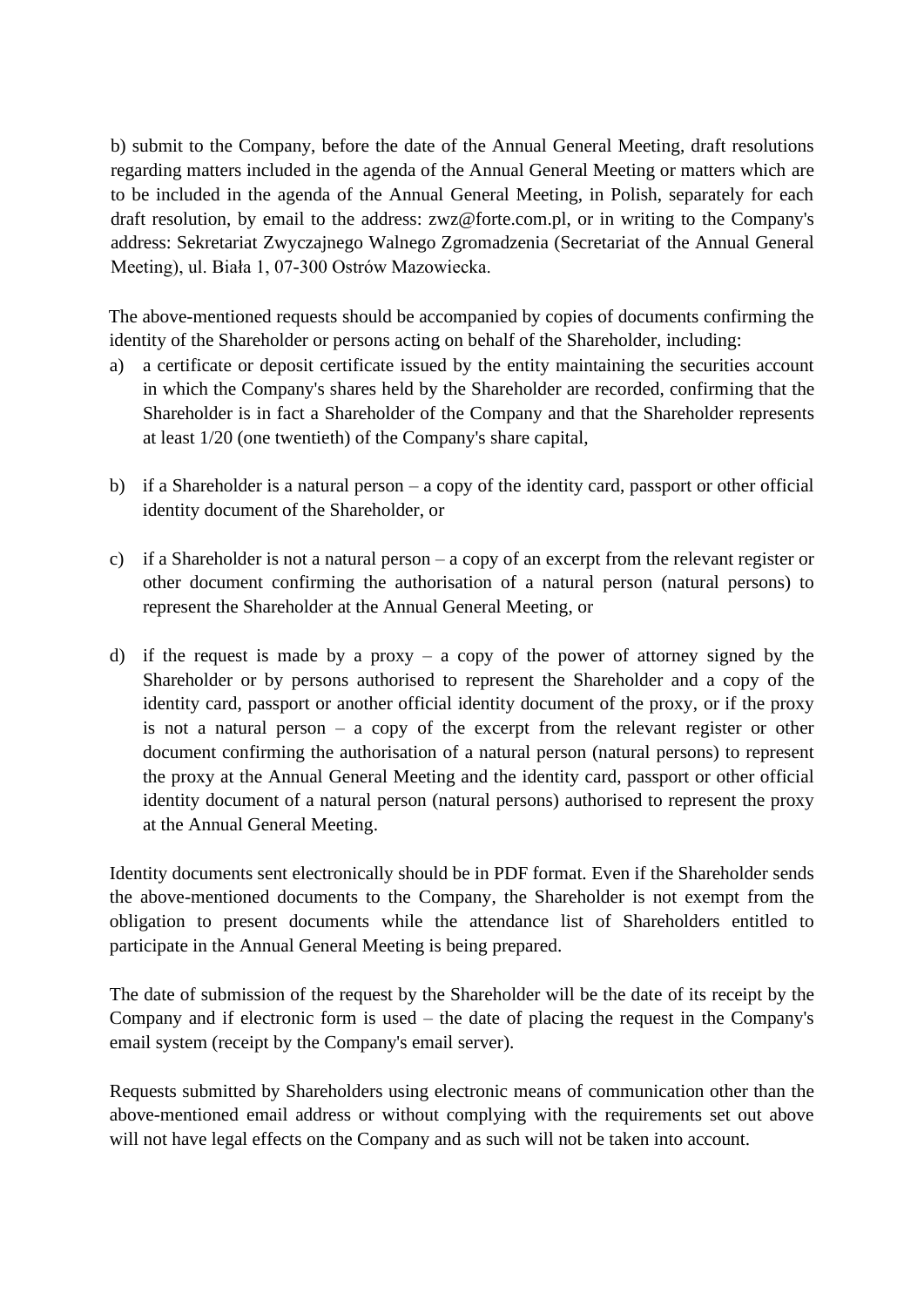During the Annual General Meeting, each Shareholder of the Company may propose draft resolutions on matters included in the agenda. Such proposals should be made in writing in Polish, separately for each draft resolution and contain the full name or business name of the Shareholder and the content of the draft resolution.

Each Shareholder of the Company may ask questions regarding items on the agenda during the Annual General Meeting and prior to the Annual General Meeting, in writing or by email to zwz@forte.com.pl.

# *3.The manner of participating in the Annual General Meeting and exercising the voting right*

A Shareholder who is a natural person may participate in the Annual General Meeting and exercise the voting right in person or by proxy. A Shareholder other than a natural person may participate in the Annual General Meeting and exercise the voting right through a person authorised to make declarations of will on its behalf or through a proxy.

The power of attorney should be prepared in writing or electronically. If granted in writing, the power of attorney, signed by the Shareholder or if the Shareholder is not a natural person – by persons authorised to represent the Shareholder, should be sent to the Company's address: Sekretariat Zwyczajnego Walnego Zgromadzenia (Secretariat of the Annual General Meeting), ul. Biała 1, 07-300 Ostrów Mazowiecka. The power of attorney granted in writing should be submitted at the moment of signing the attendance list by the Chairman of the Annual General Meeting at the latest.

The electronic power of attorney may be granted using the power of attorney form placed on the Company's website at www.forte.com.pl in the INVESTOR RELATIONS/GENERAL MEETING tab.

The Company must be informed of the granting of an electronic power of attorney no later than 1 (one) working day before the date of the Annual General Meeting, i.e. by 21 June 2021 by email to zwz@forte.com.pl, by sending to the above-mentioned address the power of attorney in PDF format signed by the Shareholder or, if the Shareholder is not a natural person, by persons authorised to represent the Shareholder. If the Shareholder is a legal person under the applicable laws or an organisational unit without legal personality, the power of attorney should be accompanied by a valid excerpt from the relevant register in PDF format.

The electronic power of attorney does not require a secure electronic signature verified by a valid qualified certificate.

The above-mentioned method of notification is intended to identify, at least in a limited scope, the Shareholder and their proxy and to verify the validity of the power of attorney. Verification may also have the form of a return question addressed electronically or by telephone to the Shareholder or proxy to confirm the power of attorney and its scope. The Company cannot guarantee that it will be able to verify the identity of Shareholders granting powers of attorney on the date of the Annual General Meeting.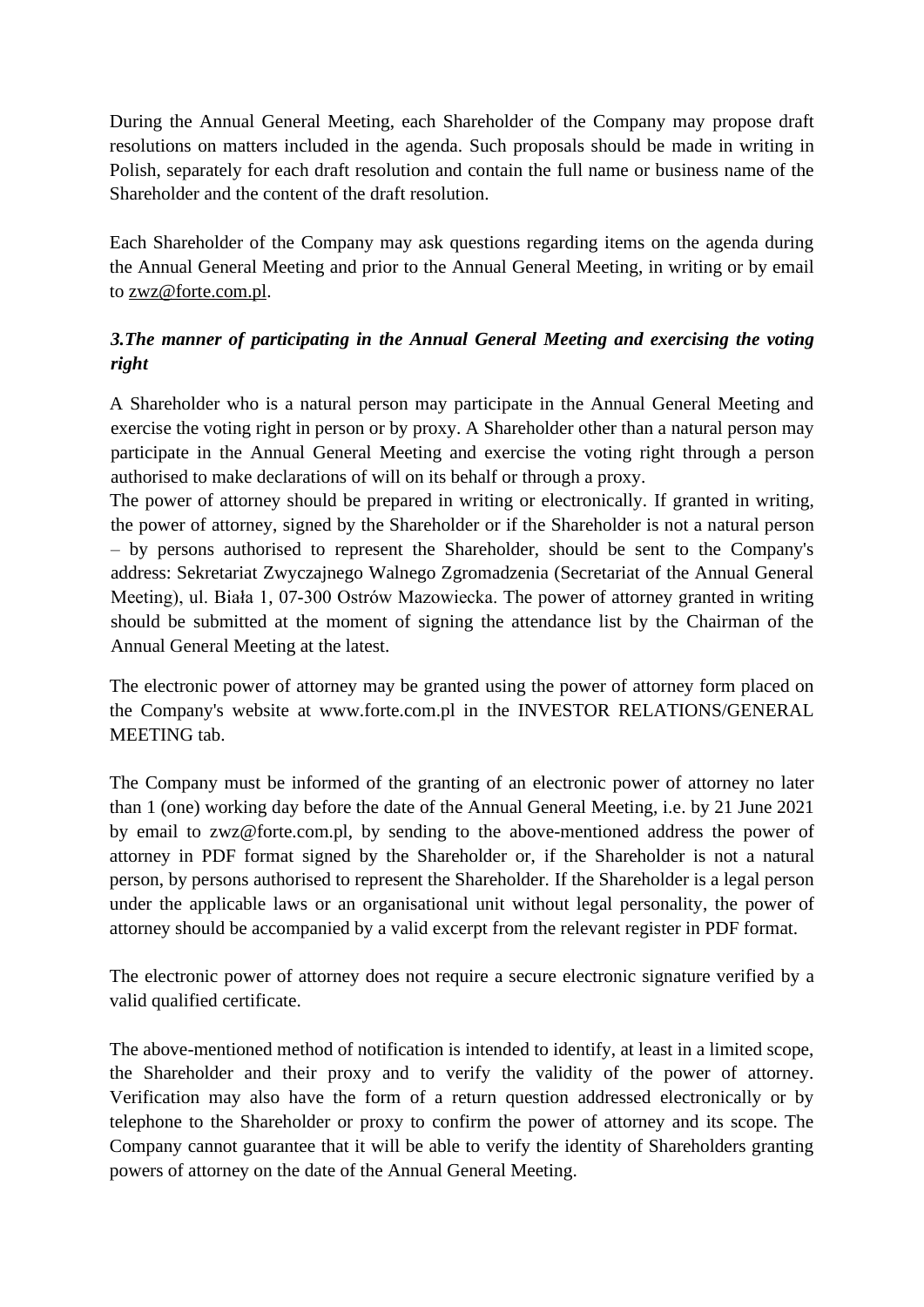The above procedure applies to revoking the power of attorney accordingly.

In order to identify the Shareholder granting the power of attorney, the notice of granting the electronic power of attorney should include (attached as PDF fiel):

- if a Shareholder is a natural person – a copy of the identity card, passport or other official identity document of the Shareholder;

- if a Shareholder is not a natural person (legal person, organisational unit without legal personality) – a copy of an excerpt from the relevant register or other document confirming the authorisation of a natural person (natural persons) to represent the Shareholder and a copy of the identity card, passport or other official identity document of the persons authorised to represent the Shareholder who signed the power of attorney.

If there is any doubt as to the correctness of copies of the above-mentioned documents, the Company reserves the right to request the proxy to present them at the time of making the attendance list:

- if a Shareholder is a natural person – a copy of the identity card, passport or other official identity document of the Shareholder, certified as a true copy by a notary public or other certifying entity;

- if a Shareholder is not a natural person (legal person, organisational unit without legal personality) – the original copy or a copy of an excerpt from the relevant register or other document, certified as a true copy by a notary public or other certifying entity.

The power of attorney form described in Article  $402<sup>3</sup>(1)(5)$  of the Code of Commercial Companies to exercise the voting right by proxy is provided on the Company's website [www.forte.com.pl](http://www.forte.com.pl/) in the INVESTOR RELATIONS/GENERAL MEETING tab. The Company is not liable for errors in filling in the power of attorney form.

At the same time, the Company's Management Board informs that if the Shareholder decides to grant a power of attorney including voting instructions, the Company will not verify whether the proxy exercises their voting rights as instructed by the Shareholder. Therefore, the Company's Management Board informs that the voting instructions should be provided to the proxy only.

The Company's Articles of Association do not provide for the option to participate in the Annual General Meeting, speak during the Annual General Meeting or exercise the voting right using electronic means of communication. Neither do the Company's Articles of Association provide for the option to exercise the voting right by mail.

### **4.** *Documentation regarding the Annual General Meeting*

A person authorised to participate in the Annual General Meeting may receive the full text of documents to be presented at the Annual General Meeting, including draft resolutions on matters included in the agenda of the Annual General Meeting or matters which are to be included in the agenda, before the date of the Annual General Meeting on the Company's